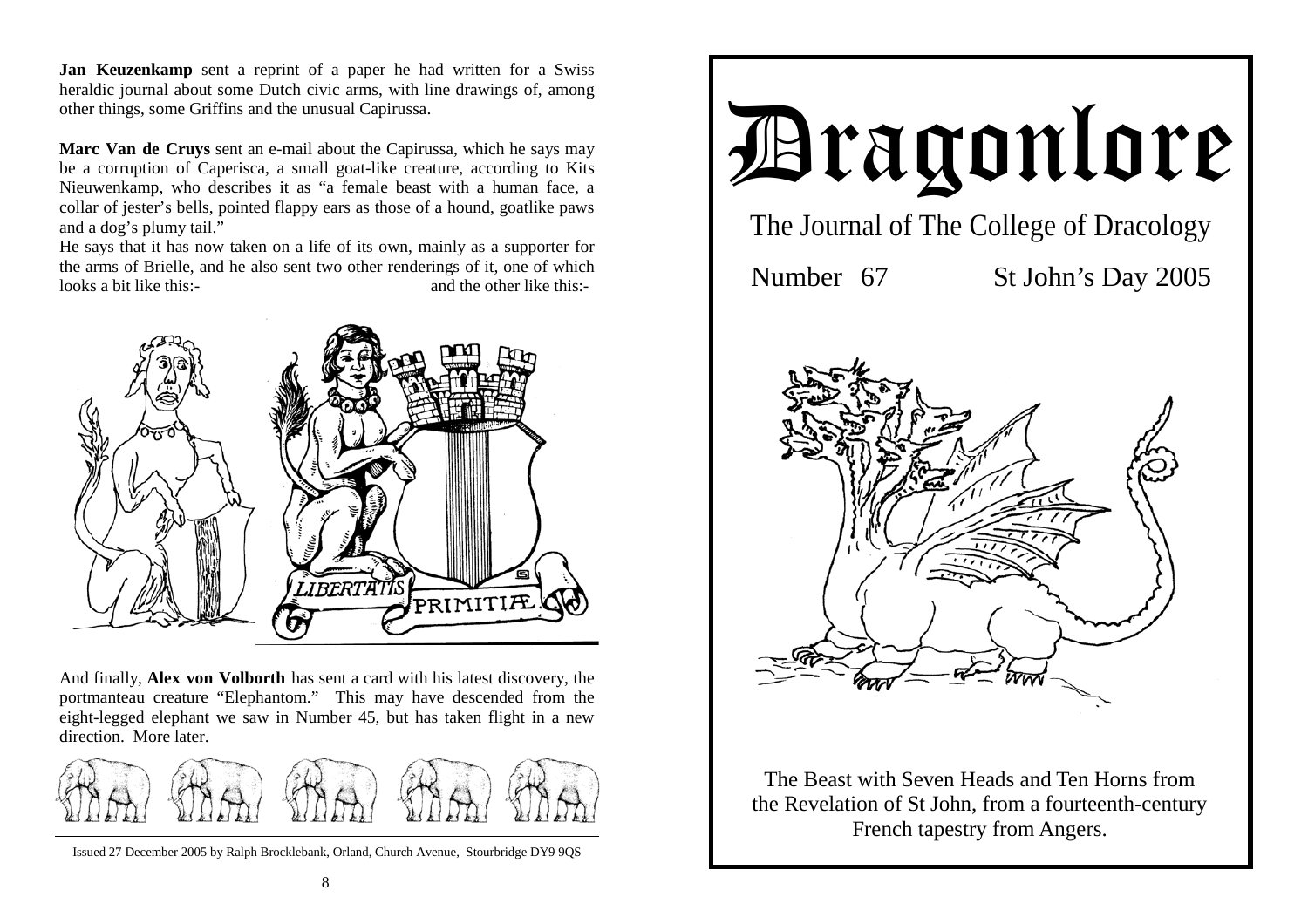

#### **The College of Dracology for the Study of Fabulous Beasts**

The feast of St John the Baptist on  $24<sup>th</sup>$  June, Midsummer's Day, is widely known, not least through Wagner's opera *Die Meistersinger von Nurnberg* and, of course, the work of the Hospitallers, but the celebration of his namesake on  $27<sup>th</sup>$  December, almost at Midwinter, is so overshadowed by Christmas that it is largely forgotten. The Fourth Gospel, three of the Epistles and the Book of the Revelation of St John the Divine are all thought to have been written by the same person, but scholars do not seem to agree whether it was that same John, one of the early disciples mentioned in the first three Gospels as the brother of James but not mentioned in the fourth (except for a reference to "the sons of Zebedee" near the end that some think was added later by another hand), or perhaps by another person altogether.

 One suggestion of the true authorship follows from the unusual way in which St John refers to himself throughout the Gospel as "the disciple whom Jesus loved," without giving his name. The only other place in the Gospel where he refers to those "whom Jesus loved" is in the account of the family of Martha and Mary and their brother Lazarus, who was raised from the dead – a story that is not mentioned in any of the other Gospels. From this it is deduced that John was the name taken, perhaps in honour of the Baptist, by the young Lazarus after he had been raised. Be that as it may, the Evangelist is supposed to have lived to a very great age, and having lived for some time on Patmos, where he did much of his writing, eventually died at Ephesus. This does at least suggest that he was much younger than the other disciples, and is always so depicted by artists such as Raphael and Leonardo.

 The emblem of St John the Evangelist is the Eagle, sometimes shown holding an open book and often used as a form of lectern in churches. While not itself a fabulous beast, except perhaps in its double-headed variety, the Eagle has contributed to the form of the Griffin, which some think was a compound beast, either for symbolic or possibly for astrological purposes, while others believe it was an original creature of its own that was compared to an eagle about its head and to a lion in its nether parts, thus leading artists to depict it as the compound with which we are familiar. In either case the Eagle had its part to play.

 Of greater interest to dracologists are the beasts described in the Book of the Revelation of St John the Divine, including the one shown on the cover. There are many varied representations of this monster with seven heads and ten horns, and in this one some of the heads are shown with frogs coming out of their mouths, which may have alchemical symbolism as a sign of Satan's untruths. Other representations show more conventional mediaeval dragons, though multi-headed like the Hydra (*see Margaret Young's description in No 27*).

Called an "Ornithopter" and constructed by David Kemp, it made a striking vision against the sky. The name ornithopter means "bird-wing" and was applied to early forms of powered aircraft that attempted to achieve flight by means of flapping their wings, though none of them was successful. This metallic creation seems to be fitted with a fan or propeller, either for forward motion or perhaps for cooling, but one doubts whether it could achieve flight, except in the imagination – which is actually what such a construction is all about.

**Antony Denning** has sent a lovely picture of Mont San Michel from *Les Tres Riches Heures du Duc de Berry* of 1415, with St Michael fighting a dragon in the sky. This is one of the earliest examples of a dragon shown with bat-like wings instead of the feathered variety, though he still has only two legs (*see No 29, p 7*).

**Derek Taylor** sent some photographs of new official Royal Navy badges, one of which, for HMS Dragon, we were privileged to see earlier (*No 29*). Two others are for Portsmouth-based establishments which Guy found, when he was stationed there, to be using unofficial emblems. On his advice, they applied for official badges. That for the Maritime Warfare Centre contains a collection of appropriate objects not of much interest to dracologists, but the badge of the Fleet Diving Squadron (*right*) has an old diving helmet in gold on a black underwater mine flanked by two splendidly heraldic golden Dolphins.



**Mervyn Jeremiah** was much taken with the Macclesfield Psalter showing at the Fitzwilliam Museum in Cambridge, in particular the marginalia, and sent a picture of a dragon facing down a bedraggled-looking lion that accompanies Psalm 30. He regretted that Dragonlore is not printed in colour, to do justice to the illustration.



**Tony Sims** visited the same exhibition, but kindly sent his tracing of the same dragon so that we can reproduce it here. For those who like to put in the colours, its wings are purple, its head green, its legs, backbone and tongue are red, while its body-feathers, claws, spurs and nosespike are white.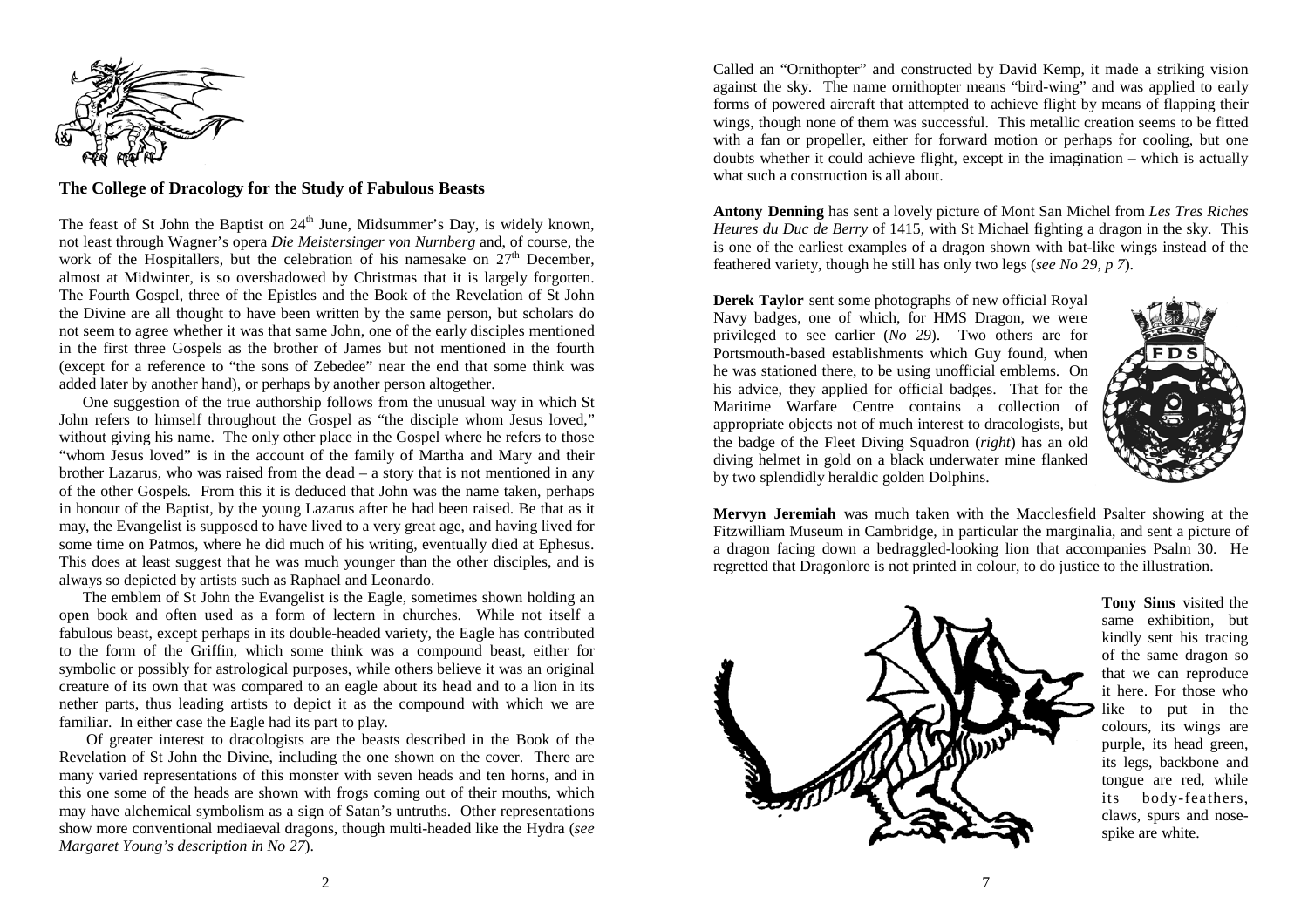# **NEW MONSTERS from Harry Potter and the Goblet of Fire**

The latest Harry Potter film has some imaginative realizations of the monsters described by J.K. Rowling in her book, including an unusually spiky dragon (the Hungarian Horntail, *left*) and a weirdly mesmerific merperson (*right*).



### **FROM THE POSTBAG**



Lesley Holt sent a picture of this strange dragon-like creature she had found lurking in Jersey, made up from an assemblage of assorted pieces of agricultural machinery.

 To return to the Eagle, let us be reminded of Margaret Young's essay in Stephen Friar's *NewDictionary of Heraldry* (1987) with Andrew Jamieson's illustration:-

### **Eagle**

The eagle has dominion over all the birds and its majestic soaring has given it an exalted place in many civilizations. Both the Greeks and the Romans associated it with their gods, and in the Christian religion it has become the emblem of St John. As the standard of the Roman legions it led the way into all parts of the Empire. When in the year 800 AD Charlemagne was crowned Emperor of the Holy Roman Empire, the eagle was the obvious symbol to show on his shield, and later it was



established as the heraldic device of the Holy Roman emperors, but became doubleheaded. The fierceness of the eagle, with its sharp beak and long outstretched talons, made it a popular heraldic emblem, and was much in use, particularly in Germany and Austria.

 'When the eagle grows old and his wings become heavy and his eyes become darkened with a mist, then he goes in search of a fountain, and, over against it, he flies up to the height of heaven, even into the circle of the sun, and there he singes his wings and at the same time evaporates the fog of his eyes in a ray of the sun. Then at length taking a header down into the fountain, he dips himself three times in it, and instantly he is renewed with a great vigour of plumage and splendour of vision' (from the twelfth-century *The Book of Beasts*, trans. T.H. White, London 1954). Erasmus, the Dutch renaissance scholar, does not share this romantic view of the eagle: 'Of all the birds the eagle alone has seemed to wise men the type of royalty, a bird neither beautiful nor musical nor good for food, but murderous, greedy, hateful to all, the curse of all, and with its great powers of doing harm only surpassed by its desire to do it.' MY

Margaret does not mention that the Roman eagle acquired its double head during its sojourn in Byzantium. I believe that the spreadeagled position of this bird as usually depicted in heraldry was an attempt by an artist not familiar with perspective to show an eagle in the act of pouncing on its prey from the point of view of the victim, its most frightening aspect, and certainly not from a specimen pinned out on the display board in the natural history museum.

**THE ODD STREAK** from The Daily Mail, 15 December 2005



Yet another possible reason for the present absence of Unicorns.